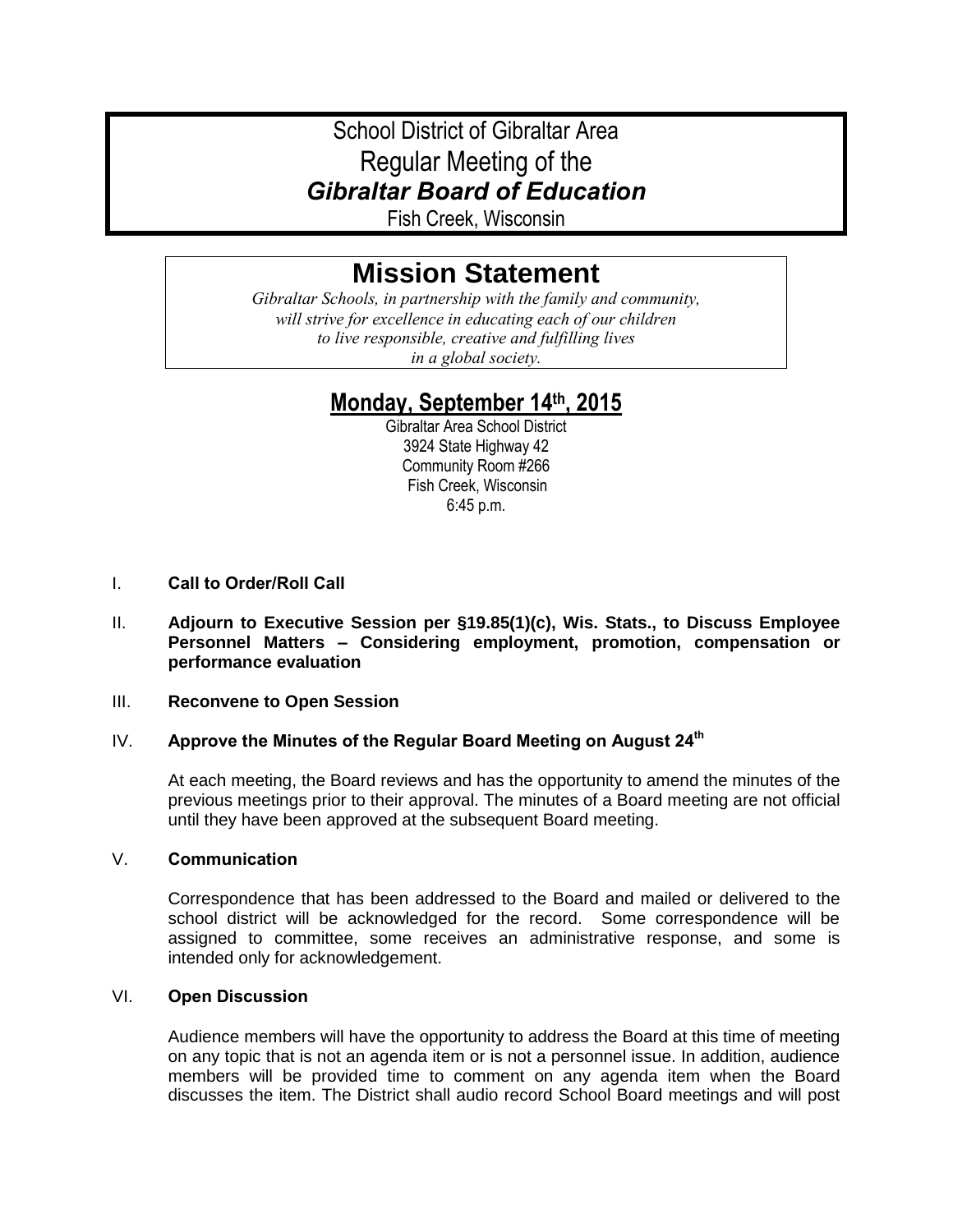the recording on the District's website in a timely manner after the meeting. The audio recordings shall be maintained in accordance with provisions of the Public Records Law and shall be accessible to the public in accordance with state law requirements and District procedures. In the event any individual makes statements during the meeting which serve to violate the District policies related to discrimination, harassment, bullying or violate state or federal law or otherwise are subject of closed session items, such portions of the original audio tape will not be posted to the District website but can be requested through the Public Records Law process. The District reserves the right to remove vulgar language, personal attacks of any kind, or offensive comments that target or disparage any ethnic, racial, or religious group.

#### VII. **Hear Administrative Reports on Current School Events**

The Superintendent, Principal, Director of Learning, Dean of Students and Business Manager will use this opportunity to provide the Board with current school and district information.

#### VIII. **Approve Payment of Bills**

The school district's financial bills are submitted for Board consideration at each regularly scheduled meeting. Each bill and its expense are listed. Board approval authorizes the Business Manager to pay the bills.

#### IX. **Approve Purchase of Exterior and Interior Doors for Security Purposes**

The administration will bring forth a recommendation to purchase two exterior and two interior doors for security purposes.

## X. **Approve 2015-2016 Contract for Interim Board Secretary**

The administration will bring forth a recommendation to approve the contract for an interim secretary for the board of education.

#### XI. **Approve Hiring of Middle School Football Coaches**

The athletic director will recommend the employment of two coaches for the middle school football program.

#### XII. **Approve Resolution Authorizing the School District of Gibraltar Area to Exceed the Revenue Limit on a Non-Recurring Basis for Debt Service Payments to Finance Energy Efficient Measures and Products**

The Board will considering approving a resolution to authorize exceeding the revenue limit for the public purpose of continued debt payment on the energy conservation and efficiency projects and maintenance projects to repair District facilities that was completed during the 2014-2015 school year.